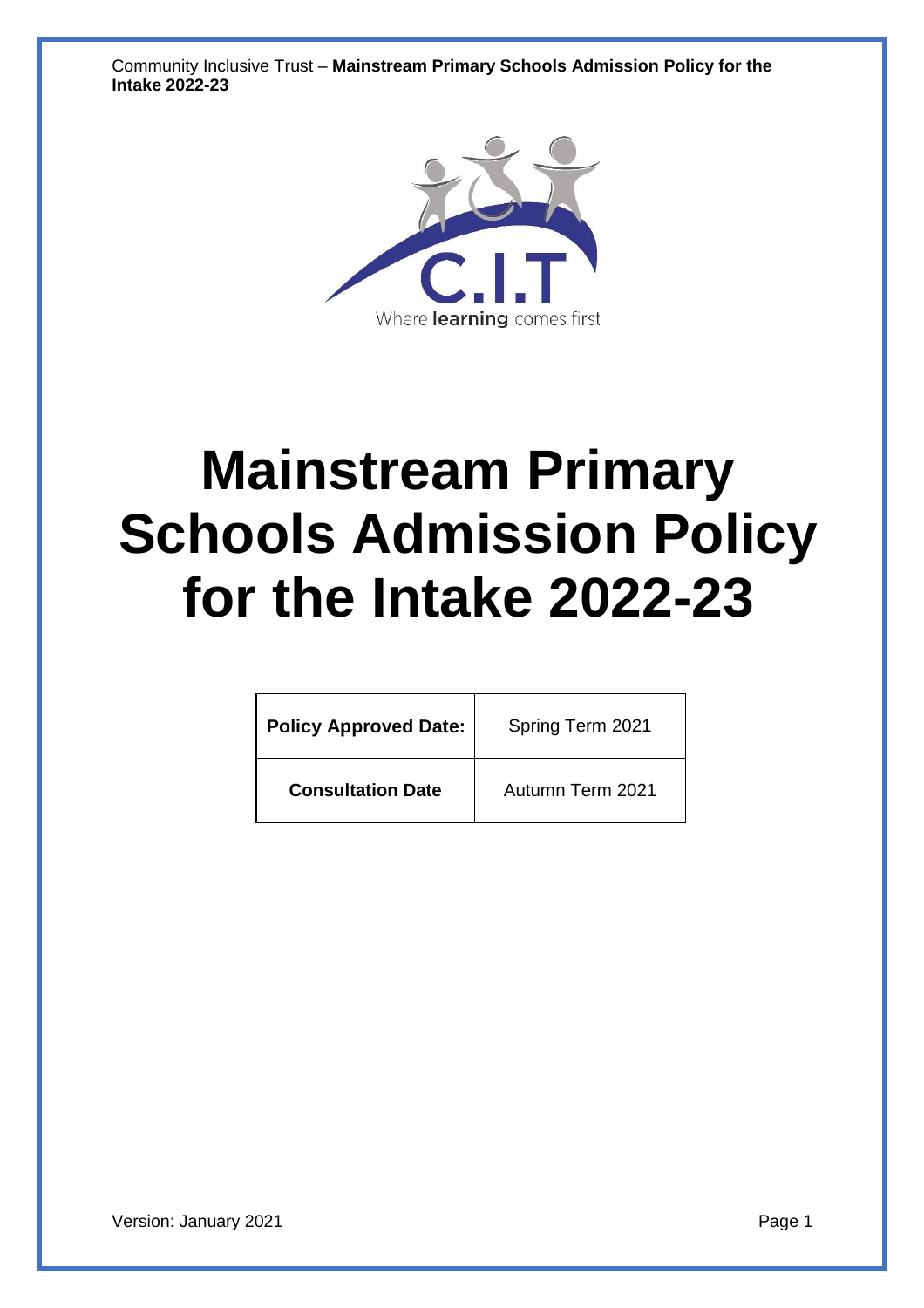**1.** This policy applies to the Mainstream Primary Schools and Mainstream Primary Academies within the Community Inclusive Trust ("CIT"). These are:

| <b>School Name</b>                       | Location                  | <b>Pupil Admission</b><br>Number |
|------------------------------------------|---------------------------|----------------------------------|
| The Isaac Newton Primary School          | Grantham                  | 60                               |
| <b>Caythorpe Primary School</b>          | Caythorpe                 | 20                               |
| <b>Chapel St Leonards Primary School</b> | <b>Chapel St Leonards</b> | 30                               |
| Poplar Farm Primary School               | Grantham                  | 60                               |
| St Paul's Community Primary and Nursery  | Spalding                  | 30                               |
| School                                   |                           |                                  |
| Linchfield Academy                       | Deeping St James          | 60                               |

- 1.1 Arrangements for applications for places in the normal year of intake (Reception in Primary and Infant schools and year 3 in Junior schools) will be made in accordance with Lincolnshire County Council's co-ordinated admission arrangements.
- 1.2 Lincolnshire residents can apply online [www.lincolnshire.gov.uk/schooladmissions,](http://www.lincolnshire.gov.uk/schooladmissions) by telephone or by requesting a paper application. Residents in other areas must apply through their home local authority. Community and Voluntary Controlled Schools will use the Lincolnshire County Council's timetable published online for these applications and the relevant Local Authority will make the offers of places on their behalf as required by the School Admissions Code.
- 1.3 In accordance with legislation the allocation of places for children with an Education, Health and Care Plan (Children and Families Act 2014) where the school is named will take place first. We will then allocate remaining places in accordance with this policy.
- 1.4 We will allocate places to parents who make an application before we consider any parent who has not made one.
- 1.5 Attending a nursery or a pre-school does not give any priority within the oversubscription criteria for a place in a school. Parents must make a separate application for the transfer from nursery to a primary or infant school. Parents must also make a separate application for the transfer from infant to junior or primary school.
- 1.6 The oversubscription criteria are listed in the order we apply them. If it is necessary to distinguish between more than one applicant in any criteria, the next criteria will be applied until the tie-breaker is used. Definitions of terms indicated by numbers are given separately below:
	- a) Looked after children and all previously looked after children (1).
	- b) A brother or sister attending the school at the time of application, or who will be attending the school at the expected time of admission (2).
	- c) Those for whom this is their nearest school: measured by straight line distance (3).
	- d) Increasing order of straight line distance (4).

If the distance criterion is not sufficient to distinguish between two or more applicants for the last remaining place then a lottery will be drawn by an independent person, not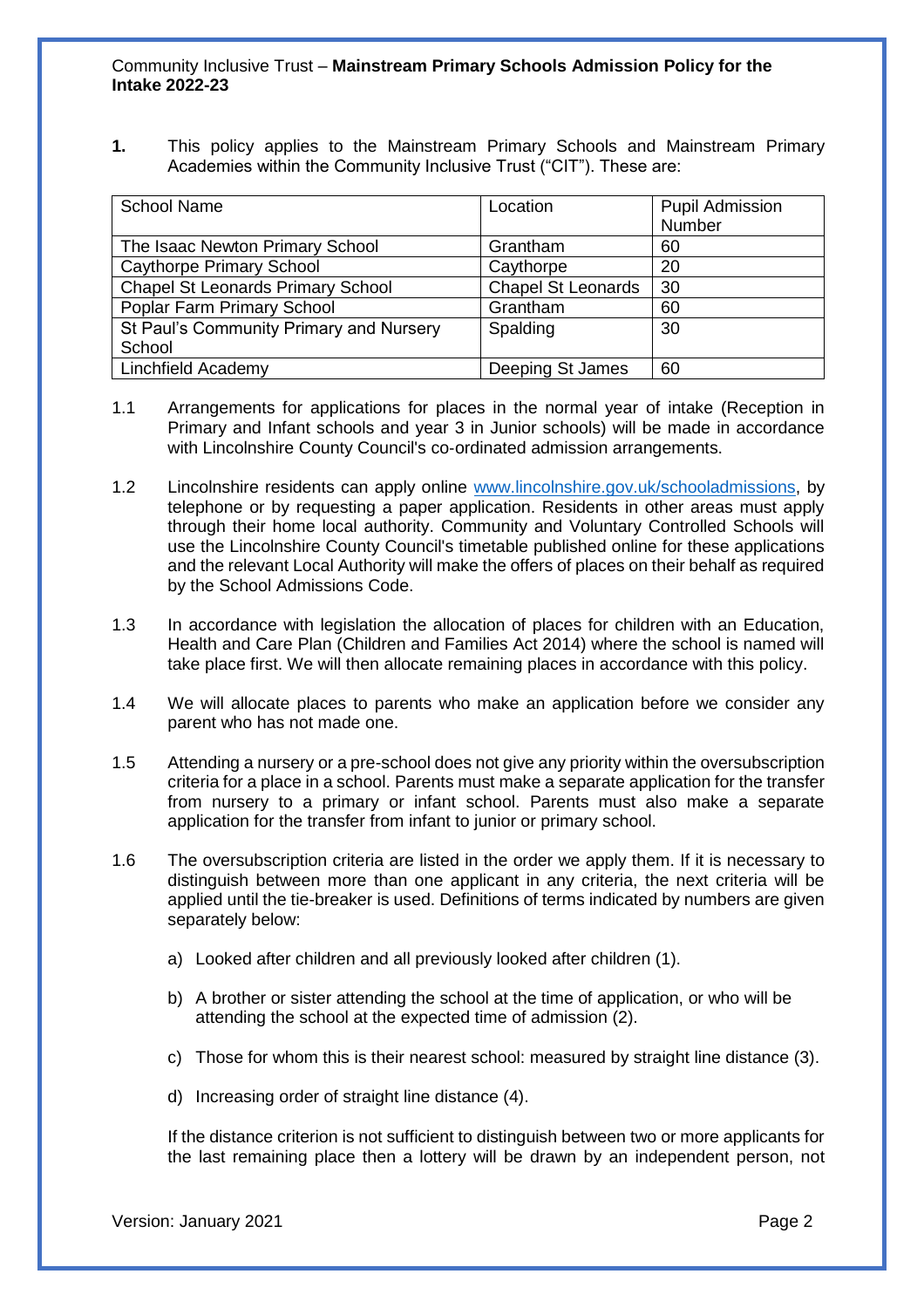employed by the school, not working in the Local Authority Children's Service Directorate and not employed by CIT.

(1) A 'looked after child' is a child who is (a) in the care of a local authority, or (b) being provided with accommodation by a local authority in the exercise of their social services functions (see the definition in Section 22(1) of the Children Act 1989) at the time of making an application to a school.

Previously looked after children are children who were looked after, but ceased to be so because they were adopted (or became subject to a child arrangements order or special guardianship order). This includes children who were adopted under the Adoption Act 1976 (see section 12 adoption orders) and children who were adopted under the Adoption and Children's Act 2002 (see section 46 adoption orders). Child arrangements orders are defined in s.8 of the Children Act 1989, as amended by s.12 of the Children and Families Act 2014. Child arrangements orders replace residence orders and any residence order in force prior to 22 April 2014 is deemed to be a child arrangements order. Section 14A of the Children Act 1989 defines a 'special guardianship order' as an order appointing one or more individuals to be a child's special guardian (or special guardians).

(2) Brother or sister attending the school at the time of application, or who will be attending the school at the expected time of admission. In all cases both children must live at the same address. We include in this criterion:

- a brother or sister who shares the same biological parents
- a half-brother, half-sister, step-brother or step-sister
- a legally adopted child, a child legally adopted by a biological or stepparent

#### **Twins and other siblings from a multiple birth**

In these cases all the children will be considered together as one application. If one or more can be admitted within the published admission number the school will go above its admission number as necessary to admit all the children, unless this would make the class too large. The government's school admissions code makes an exception to the infant class limit in this situation.

#### **Brothers and sisters in the same year group**

The school will go above its admission number as necessary to admit all the children except in cases where this would make the class too large or the infant class regulations prevent this from happening. If the infant class size regulations apply we can only legally offer one place because the government's school admissions code makes no exception to the infant class size limit for siblings in the same year group. We will offer the parent one place for one child and a different school for the other child or children.

(3) The nearest school is found by measuring the straight line distance from the child's home address to all state funded mainstream schools admitting children in the relevant year group. Measurements are calculated electronically from the Post Office address point of the home to the Post Office address point of the school. We measure distance to three decimal places, e.g. 1.256 miles.

(4) Measurements are calculated electronically from the Post Office address point of the child's home address to the Post Office address point of the school by straight line distance. We measure distance to three decimal places, e.g. 1.256 miles.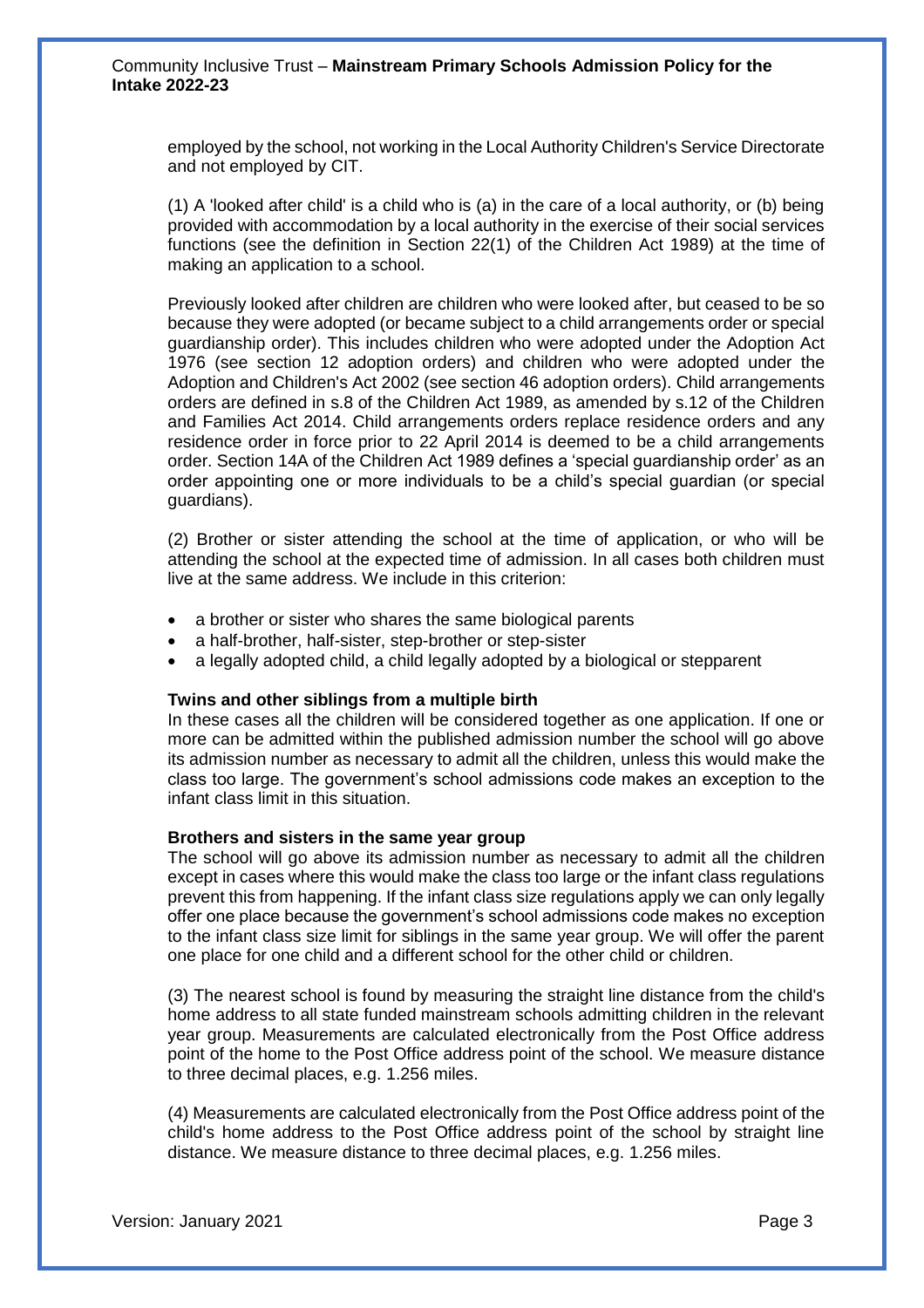We use the distance calculated in this way to apply the final oversubscription criterion.

#### **Home Address**

By home we mean the address where the child lives for the majority of term time with a parent as defined in section 576 of the Education Act 1996 who has parental responsibility for the child as defined in the Children Act 1989.

Where a child lives normally during the school week with more than one parent at different addresses, the home address for the purposes of school admissions will be the one where the child spends the majority of term time. If a parent can show that their child spends an equal amount of time at both addresses during school term time, they can choose which address to use on the application.

If a parent has more than one home, we will take as the home address the address where the parent and child normally live for the majority of the school term time.

We do not take into an account an intention to move.

#### **2. Reserve List**

- 2.1 For admission into the intake years (reception at infant and primary schools, year 3 at junior schools) the school will keep a waiting list which we call a reserve list. If your child is refused a place at a school your child is automatically put on the reserve list, unless you have been offered a higher preference school. This list is in the order of the oversubscription criteria, as required by the School Admissions Code. This means that names can move down the list depending on the status of other applicants if someone moves into the area and is higher placed on the oversubscription criteria. The governors do not take account of the time you have been on the list.
- 2.2 For intake years the list is kept by the School Admissions Team until the end of August each year. After this the School Admissions Code requires that schools keep the reserve list until the end of the school year. You should contact the school for information about the reserve list when allocating places.
- 2.3 The school will keep reserve lists for oversubscribed year groups. If you do not wish the school to add your child to the reserve list you must let the school know. Schools will clear the reserve list at the end of each school year, if you wish your child to remain on the list you must let the school know. If your circumstances change you must let the school know so that they can rank the list accurately and allocate places in accordance with the 6 oversubscription criteria to comply with the School Admissions Code. The Trust Board do not take account of the time you have been on the list.

#### **3. Appeals**

3.1 The procedures for appeals relating to admissions will be in accordance with all relevant legislation. They are independent and organised by the County Council Legal Services Section and entirely separate from the admission system. The decision of the independent appeal panel is binding on all parties. If a place is refused, you will be informed of your right of appeal.

#### **4. Mid-year Admissions**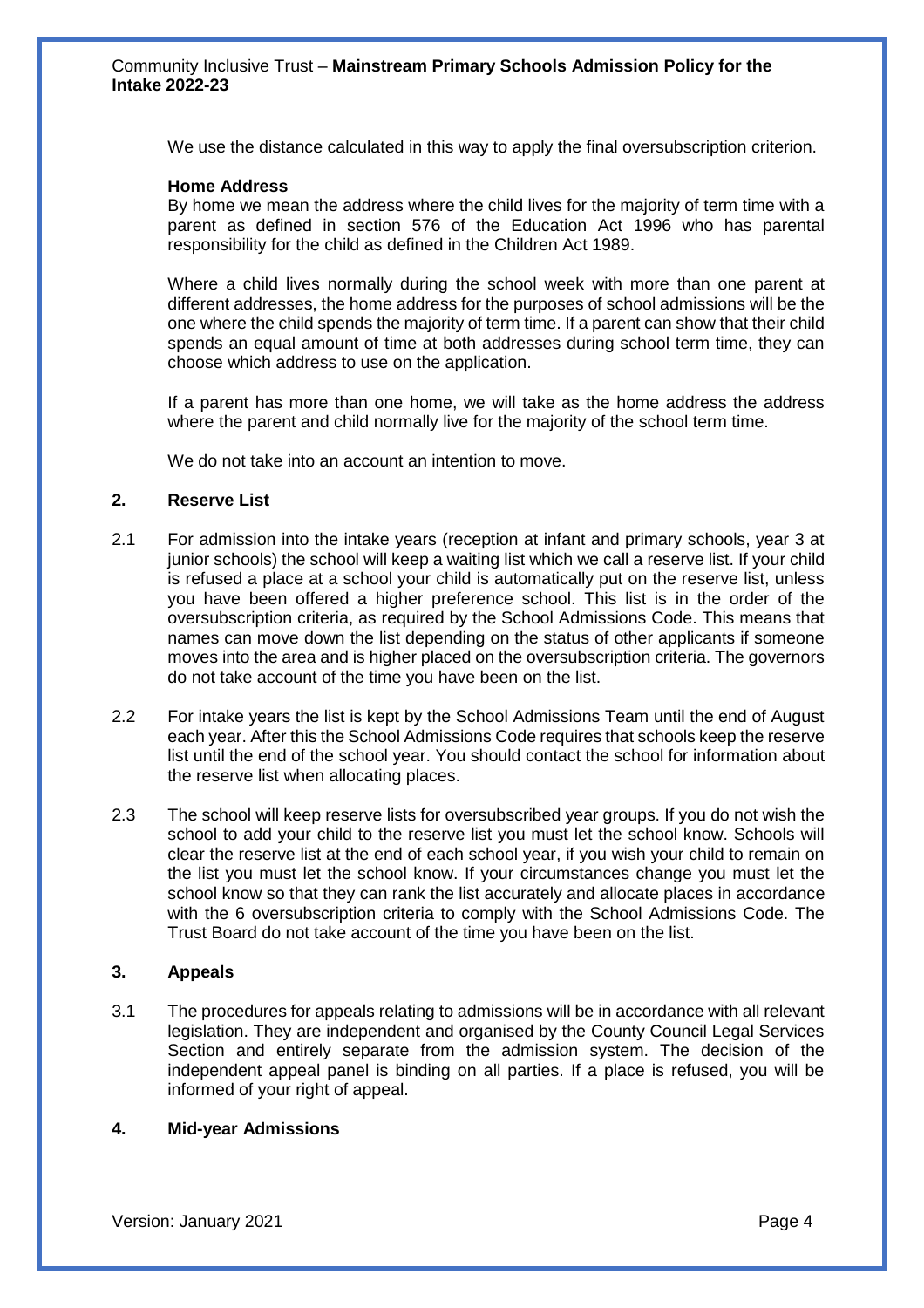4.1 If there are more applications than places then the oversubscription criteria will be used to decide who should be offered the place. Parents can apply online at [www.lincolnshire.gov.uk/schooladmissions](http://www.lincolnshire.gov.uk/schooladmissions) 

#### **5. Fair Access**

5.1 Local Authorities are required to have Fair Access Protocols in order to make sure that unplaced children who live in the home Local Authority, especially the most vulnerable, are offered a place at a suitable school as quickly as possible. This includes admitting children above the published admissions number to schools that are already full. The Community Inclusive Trust (CIT) schools will participate in Lincolnshire County Council's Fair Access Protocol.

## **6. Children of UK Service Personnel (UK Armed Forces)**

- 6.1 In order to meet the government's military covenant aimed at helping UK service personnel, and Crown Servants returning from abroad we have adopted the following arrangements.
- 6.2 For families of service personnel with a confirmed posting to the area, or crown servants returning to live in the area from overseas, the Trust Board will:
	- Process an application in advance of the family arriving in the area provided the application is accompanied by an official letter that declares a relocation date and a Unit postal address or quartering area address. This address will be used when considering the application against the school's oversubscription criteria.
	- Accept a Unit postal address or quartering area address for admissions purposes for a service child.
- 6.3 For late co‐ordinated applications and mid-year applications supported by the appropriate military documentation we will aim to remove any disadvantage to UK service personnel (UK Armed Forces).
- 6.4 The school's Trust Board will consider whether:
	- An application from that address would normally succeed in an oversubscribed year;
	- There is any child on the reserve list with higher priority under the oversubscription criteria. This is because we must only allocate places based on the criteria and must not admit a Services child ahead of another child with higher priority under the criteria;
	- The prejudice from admitting an extra child would be excessive.
- 6.5 The Trust Board have discretion to admit above the admission number in these circumstances if they wish, but are not obliged to do so.
- 6.6 We will need the notice of posting or official Government letter and posting address before we can consider an application under these arrangements. We allocate a school as soon as possible by applying the policies and practices that we normally follow.

## **7. Fraudulent or Misleading Applications**

7.1 As an admission authority we have the right to investigate any concerns we may have about your application and to withdraw the offer of a place if we consider there is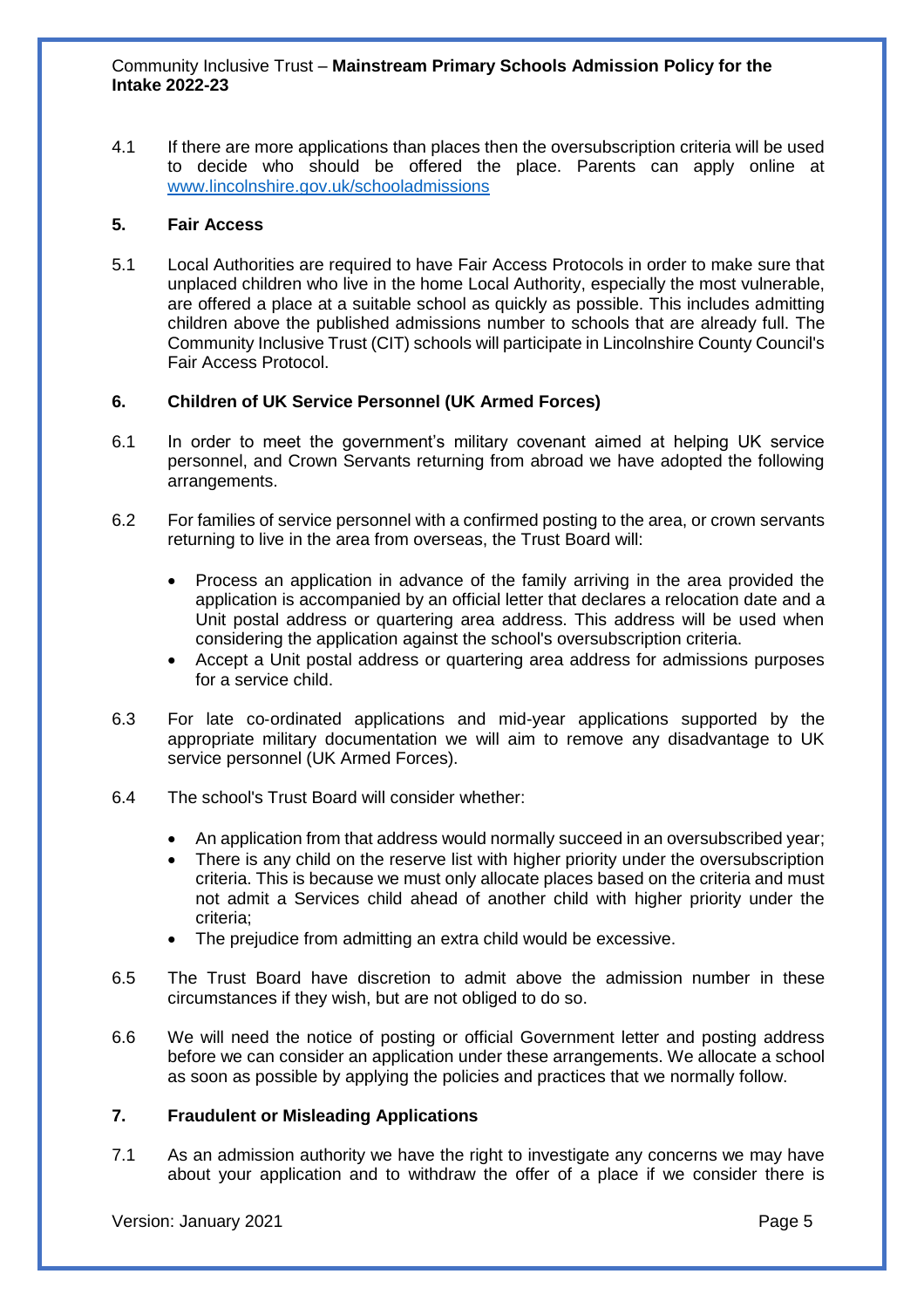evidence that you have made a fraudulent claim or provided misleading information, for example a false address was given which denied a place to a child with a stronger claim.

7.2 We reserve the right to check any address and other information provided so we can apply the oversubscription criteria accurately and fairly.

#### **8. Admission of Children below Compulsory School Age**

- 8.1 Schools typically provide for the admission of all children in the September following their fourth birthday.
- 8.2 Where a child has been offered a place:
	- That child is entitled to a full-time place in the September following their fourth birthday;
	- The child's parents can defer the date their child is admitted to the school until later in the school year, but not beyond the point at which they reach compulsory school age and not beyond the beginning of the final term of the school year for which it was made, whichever is the sooner;
	- Where the parents wish, children may attend part-time until later in the school year, but not beyond the point at which they reach compulsory school age;
	- Parents interested in deferring admission or arranging part-time attendance must contact the school to discuss this;
	- Parents of summer born children deferring admission until the child starts Year 1 risk losing the offered school place.

#### **9. Admission of Children outside their Normal Age Group**

- 9.1 Parents may seek a place for their child outside their normal age group, for example if the child is gifted and talented, or has experienced problems such as ill health. Parents wishing to make these requests must contact their home Local Authority for guidance on the procedure to follow.
- 9.2 It is important for parents to note that they will have the opportunity and responsibility to provide whatever evidence they wish to support their request.
- 9.3 Decisions will be made on the basis of the circumstances of each case and in the best interests of the child concerned.
- 9.4 This will include taking account of:
	- the parent's views;
	- any available information about the child's academic, social and emotional development;
	- where relevant, the child's medical history and the views of a medical professional;
	- whether the child has previously been educated out of their normal age group;
	- any evidence that the child may naturally have fallen into a lower age group if it were not for being born prematurely;
	- the views of the Head Teacher.